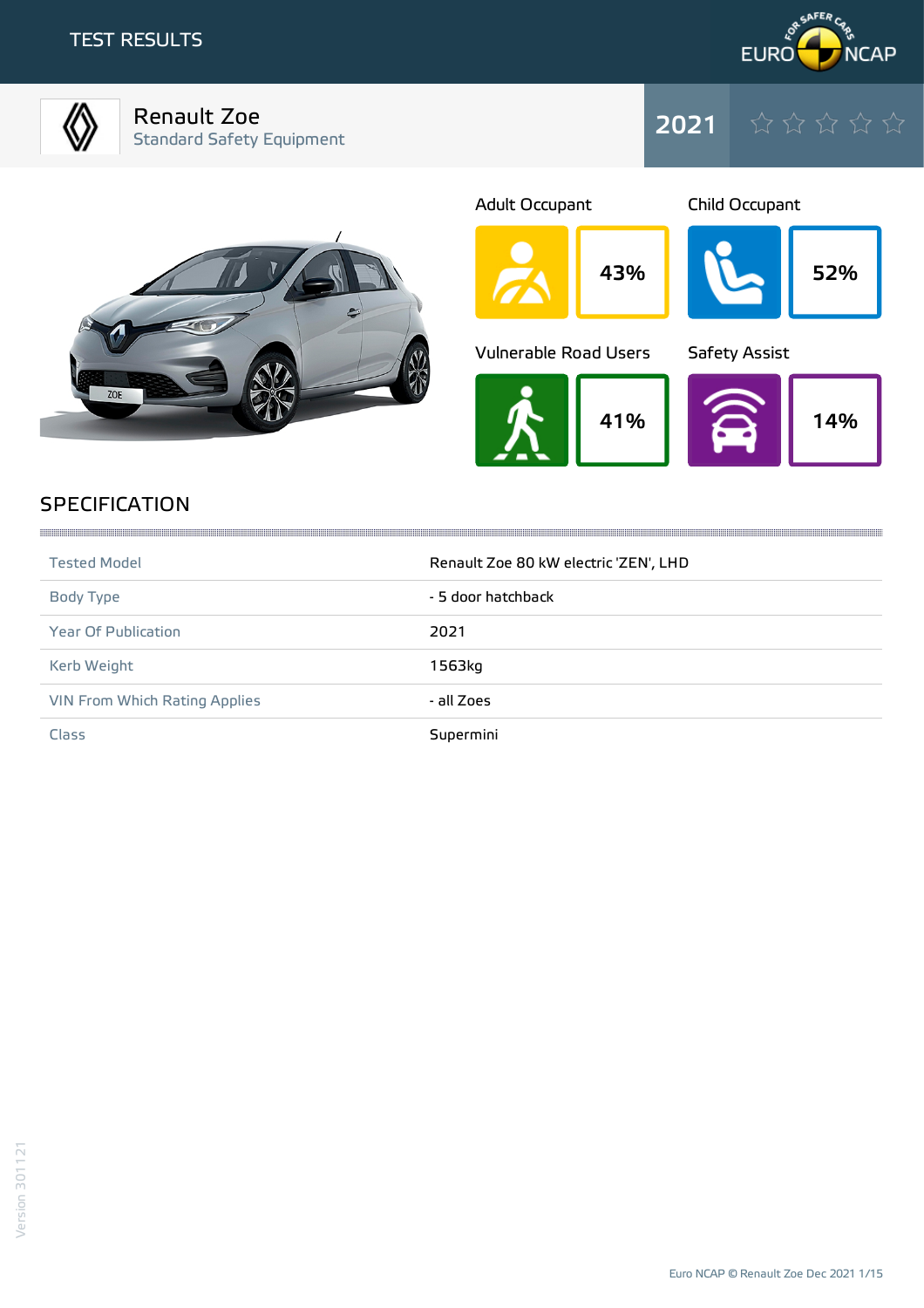

# SAFETY EQUIPMENT

|                                 | <b>Driver</b> | Passenger | Rear |
|---------------------------------|---------------|-----------|------|
| FRONTAL CRASH PROTECTION        |               |           |      |
| Frontal airbag                  |               |           |      |
| Belt pretensioner               |               |           | ×    |
| Belt loadlimiter                |               |           | ×    |
| Knee airbag                     | $\bm{x}$      | ×         |      |
| <b>LATERAL CRASH PROTECTION</b> |               |           |      |
| Side head airbag                | ×             | ×         | ×    |
| Side chest airbag               |               |           | ×    |
| Side pelvis airbag              | ×             | ×         | ×    |
| Centre Airbag                   | ×             | ×         |      |

Euro NCAP © Renault Zoe Dec 2021 2/15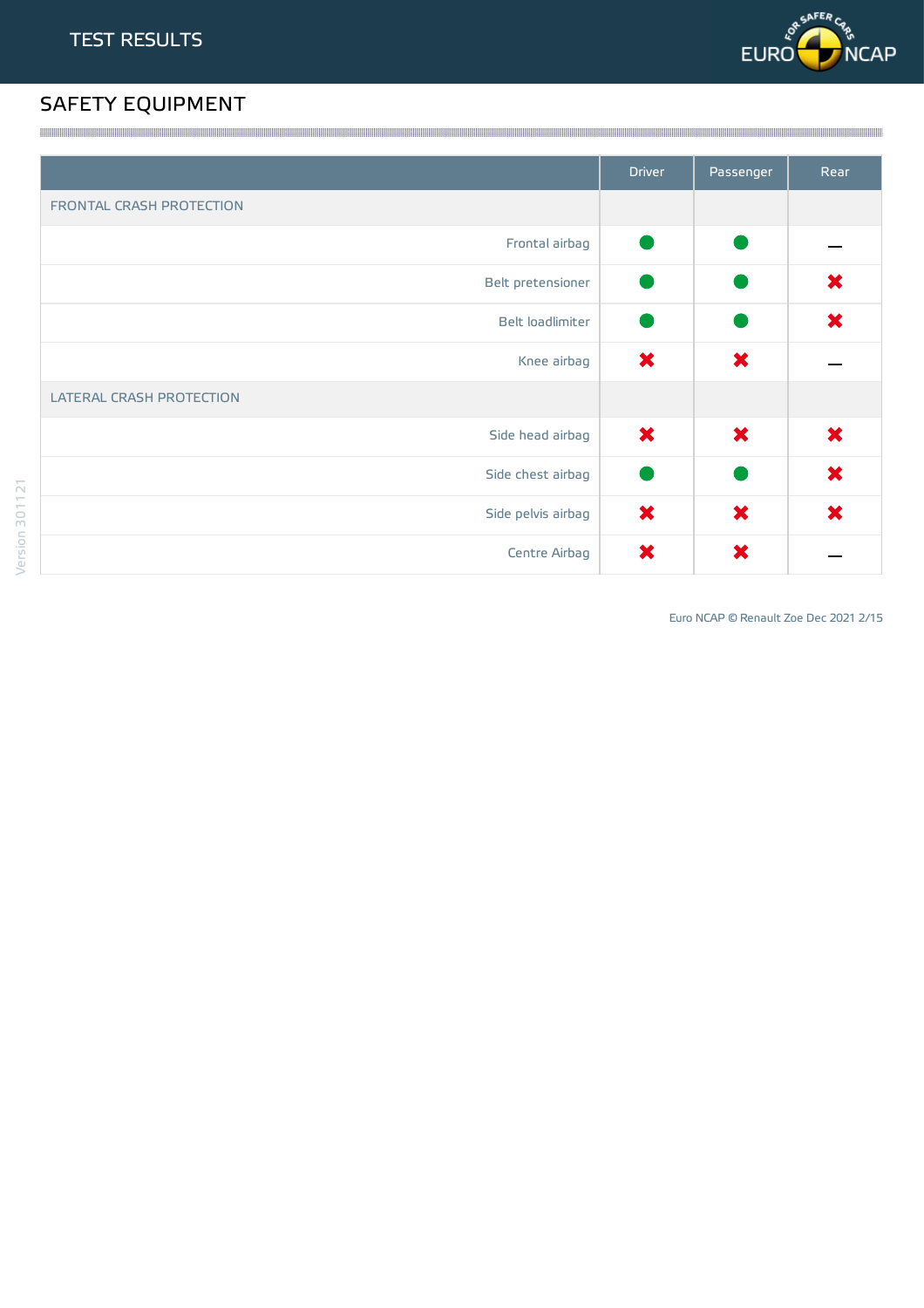

# SAFETY EQUIPMENT (NEXT)

|                         | <b>Driver</b> | Passenger | Rear |
|-------------------------|---------------|-----------|------|
| <b>CHILD PROTECTION</b> |               |           |      |
| Isofix                  |               |           |      |
| Integrated CRS          |               | ×         | ×    |
| Airbag cut-off switch   |               |           |      |
| <b>SAFETY ASSIST</b>    |               |           |      |
| Seat Belt Reminder      |               |           |      |

a series and the contract of the contract of the contract of the contract of the contract of the contract of the

| <b>OTHER SYSTEMS</b>      |          |
|---------------------------|----------|
| <b>Active Bonnet</b>      | $\bm{x}$ |
| AEB Vulnerable Road Users |          |
| AEB Pedestrian - Reverse  |          |
| AEB Car-to-Car            |          |
| <b>Speed Assistance</b>   |          |
| Lane Assist System        |          |

Note: Other equipment may be available on the vehicle but was not considered in the test year.

**Fitted to the vehicle as standard**  $\bigcirc$  Fitted to the vehicle as part of the safety pack

 $\bigcirc$  Not fitted to the test vehicle but available as option or as part of the safety pack  $\bigcirc$  Not available  $\qquad$  Not applicable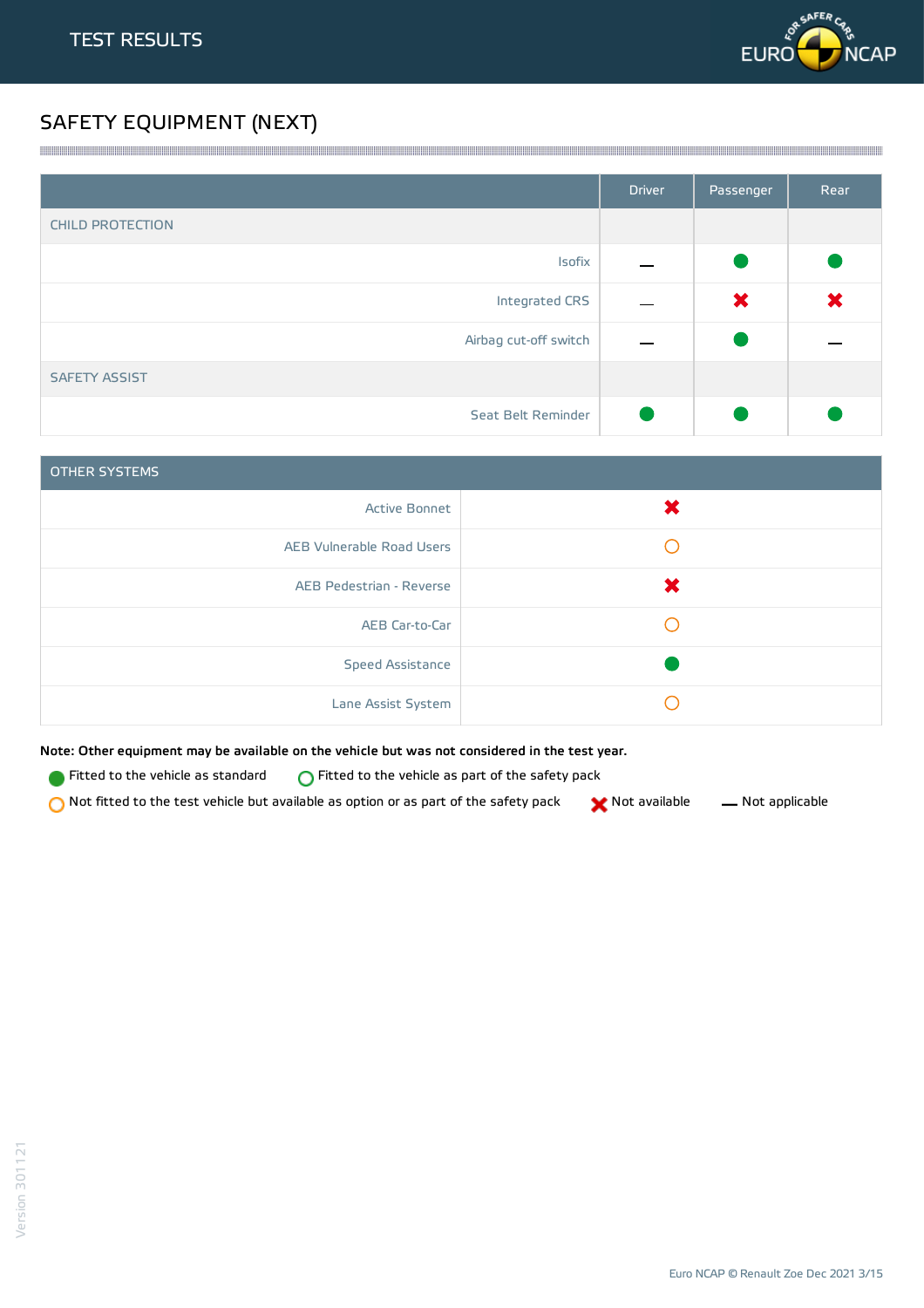



## Rear Impact 1.1 / 4 Pts



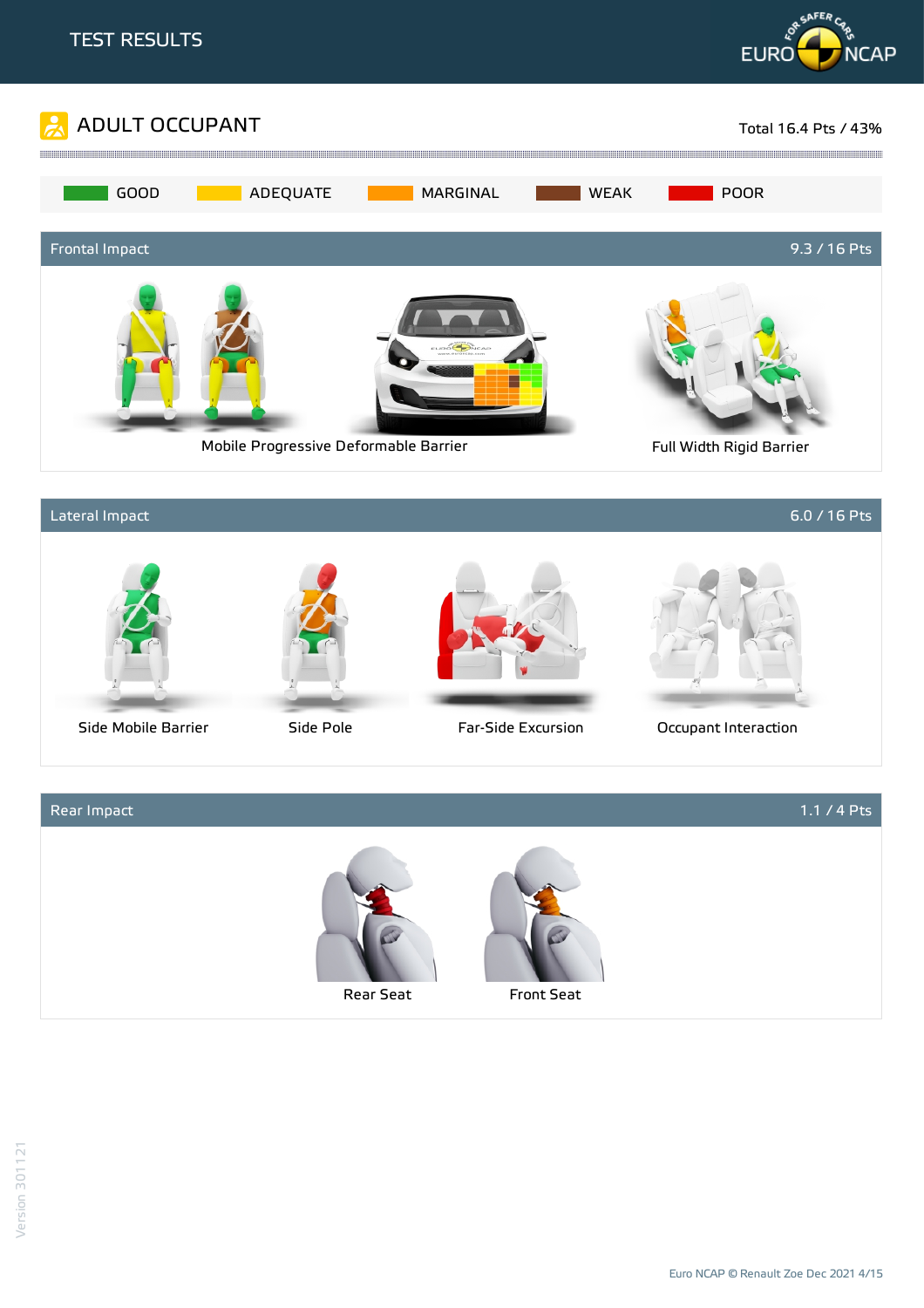



#### Comments

The passenger compartment of the Zoe remained stable in the frontal offset test. Readings of the passenger dummy's left knee slide were high in comparison with recommended limits. This, combined with the penalty incurred for structures in the dashboard which might be hazard to occupants of different sizes, led to protection of this part of the being rated as poor. Protection of the driver's chest was rated as weak, based on dummy readings of chest compression during the test. Analysis of the deceleration of the impact trolley during the test, and of the deformation of the barrier afterwards, revealed that the Zoe would be a moderately aggressive crash partner to other vehicles. In the full width rigid barrier test, the head of the rear passenger was penalised for the extent to which it moved forward, and protection was rated as marginal. Chest protection of the rear dummy was also rated as marginal, based on measurements of compression. In the side barrier test, protection of all critical body regions was good and the Zoe scored maximum points in this part of the assessment. The film shows the dummy's arm becoming detached during the test. This breakage is thought to have been caused by earlier damage to the dummy and is not related to any characteristic of the Zoe itself. Comparison with other test results indicated that dummy readings were similar. However, in the more severe side pole impact, driver's head directly impacted the intruding pole and head injury values indicated poor protection of this part of the body. Rib compression indicated marginal chest protection. The Zoe is not equipped with a centre airbag to protect against occupant to occupant injuries in side impacts. Tests on the front seats and head restraints demonstrated marginal protection against whiplash injures in the event of a rear-end collision. A geometric assessment of the rear seats indicated poor whiplash protection. The Zoe has neither an advanced eCall system nor multi-collision braking to prevent secondary impacts.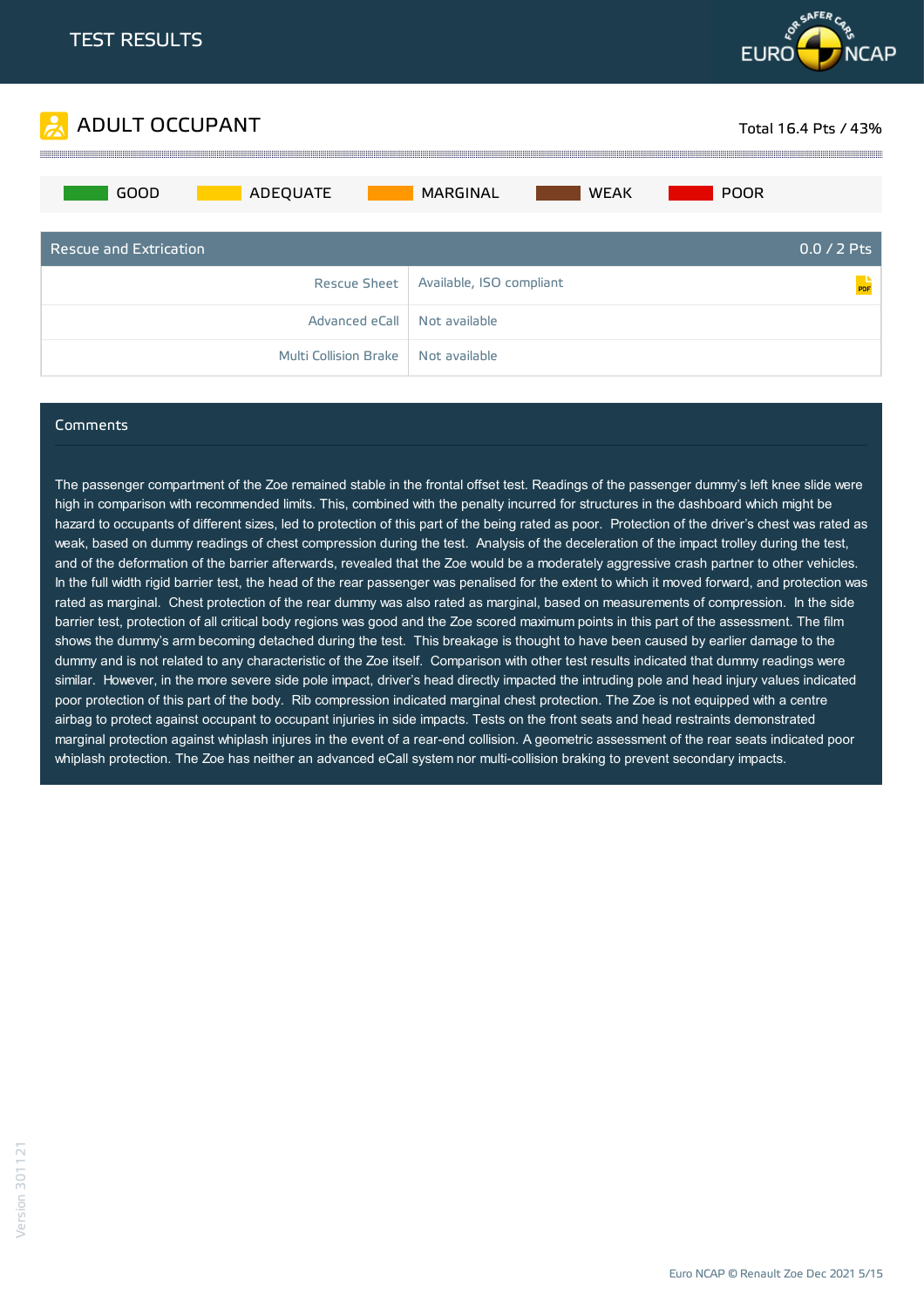





Restraint for 6 year old child: Britax Römer KidFix XP Restraint for 10 year old child: Britax Römer KidFix XP - booster only

## Safety Features 5.0 / 13 Pts

|                                                                                           | Front<br>Passenger | 2nd row<br>outboard | 2nd row<br>center |
|-------------------------------------------------------------------------------------------|--------------------|---------------------|-------------------|
| Isofix                                                                                    |                    |                     | ×                 |
| i-Size                                                                                    | ×                  | ×                   | ×                 |
| Integrated CRS                                                                            | ×                  | ×                   | ×                 |
| Fitted to test car as standard<br>Not on test car but available as option<br><sup>o</sup> | Not available      |                     |                   |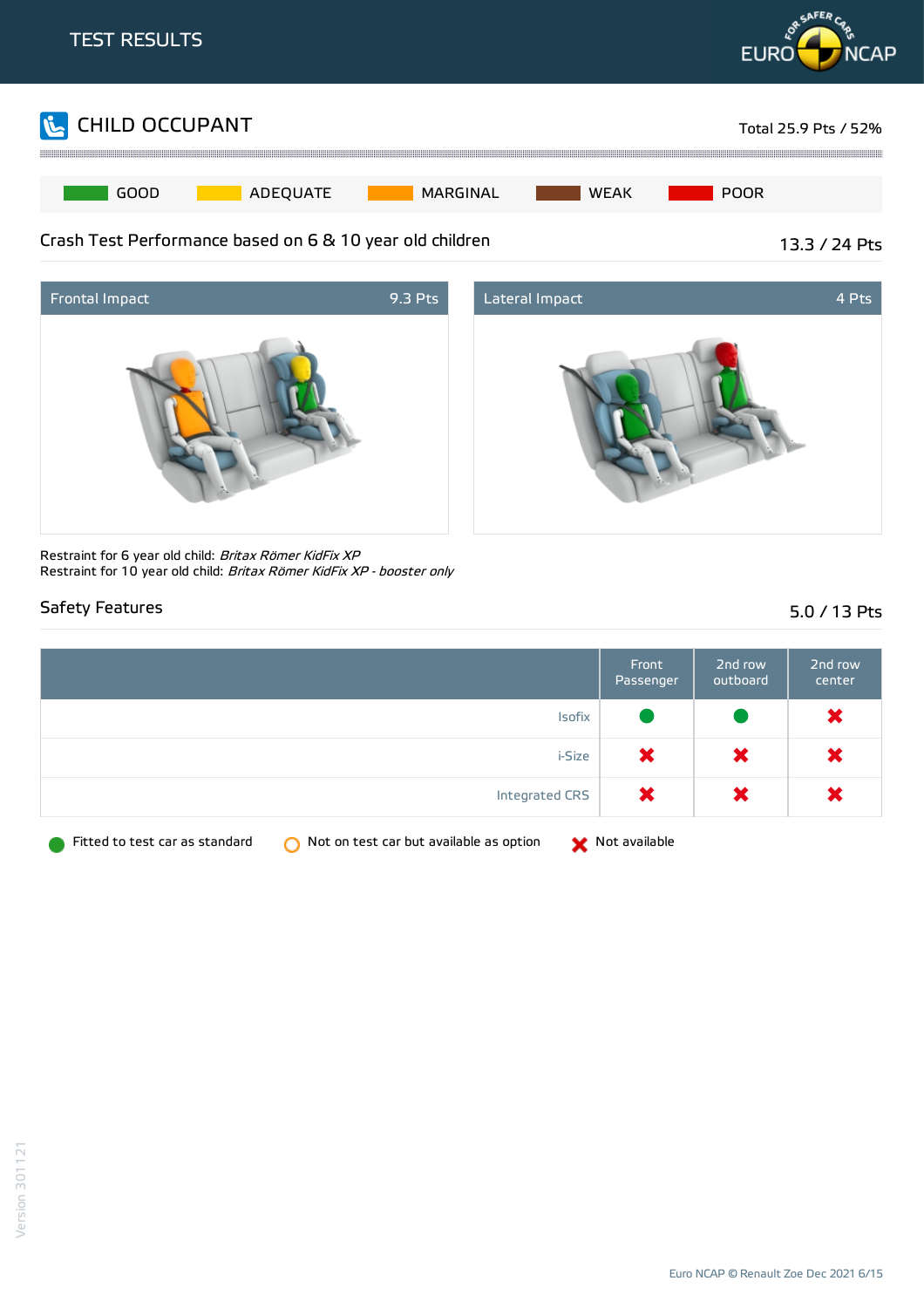





**ISOFIX CRS** 

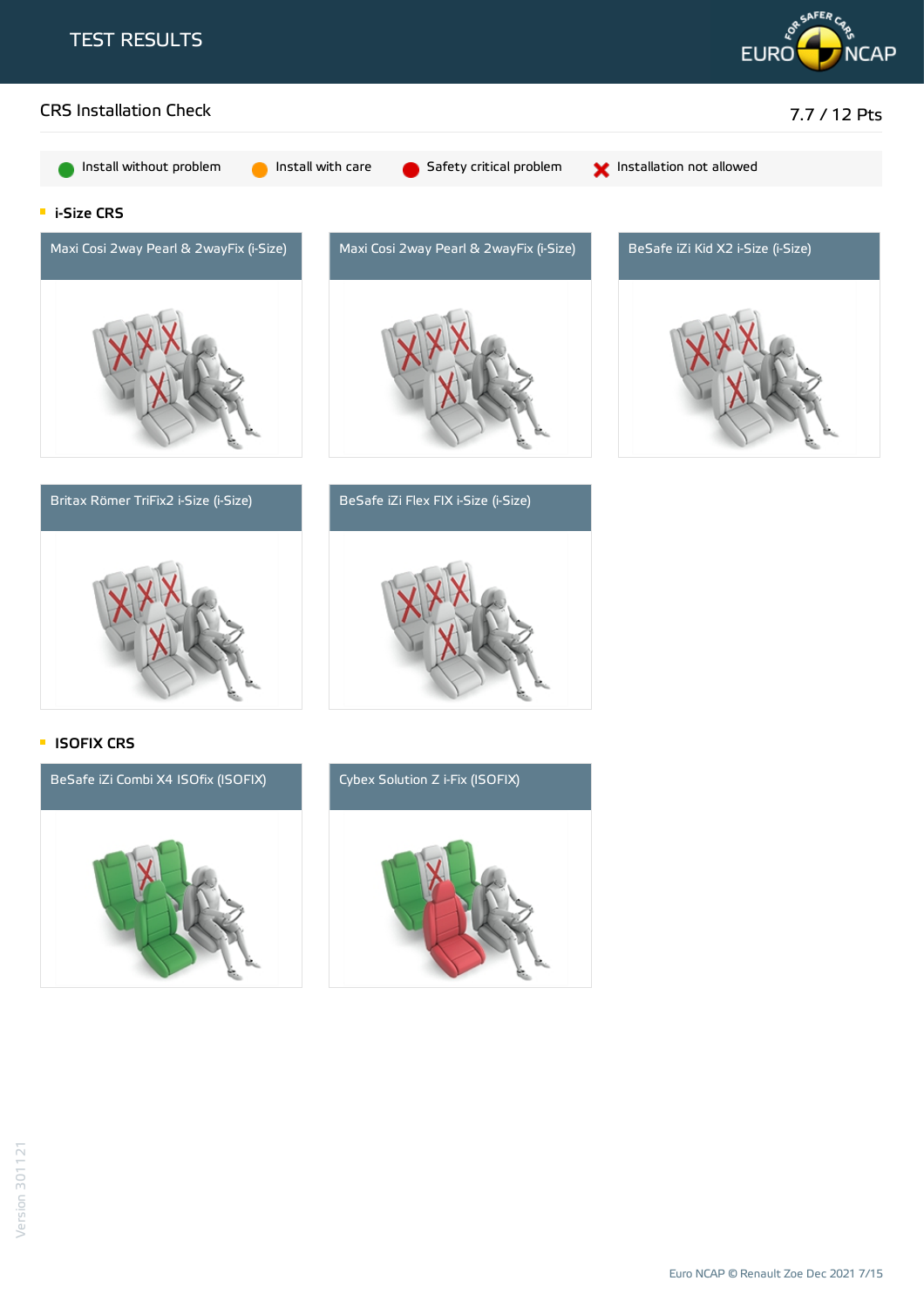

# CHILD OCCUPANT Total 25.9 Pts / 52%

#### **Universal Belted CRS**



### Cybex Solution Z i-Fix (Belt)





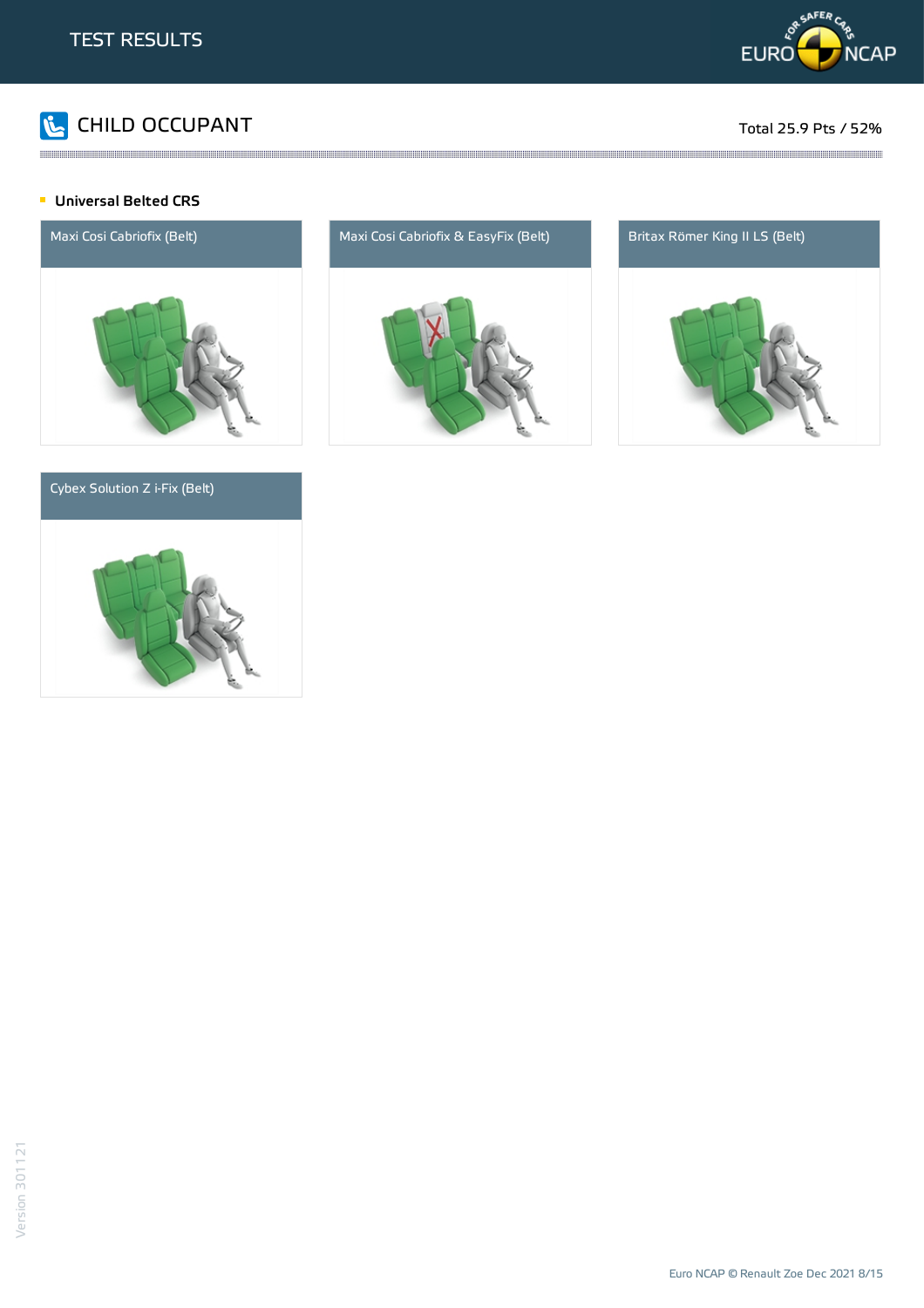



|                                              | <b>Seat Position</b>    |                                |               |              |
|----------------------------------------------|-------------------------|--------------------------------|---------------|--------------|
|                                              | Front                   | 2nd row                        |               |              |
|                                              | <b>PASSENGER</b>        | <b>LEFT</b>                    | <b>CENTER</b> | <b>RIGHT</b> |
| Maxi Cosi 2way Pearl & 2wayFix (i-Size)      |                         |                                |               |              |
| Maxi Cosi 2way Pearl & 2wayFix (i-Size)      |                         |                                |               |              |
| BeSafe iZi Kid X2 i-Size (i-Size)            |                         |                                |               |              |
| Britax Römer TriFix2 i-Size (i-Size)         |                         |                                |               |              |
| BeSafe iZi Flex FIX i-Size (i-Size)          |                         |                                |               |              |
| BeSafe iZi Combi X4 ISOfix (ISOFIX)          |                         |                                |               |              |
| Cybex Solution Z i-Fix (ISOFIX)              |                         |                                |               |              |
| Maxi Cosi Cabriofix (Belt)                   |                         |                                |               |              |
| Maxi Cosi Cabriofix & EasyFix (Belt)         |                         |                                | X             |              |
| Britax Römer King II LS (Belt)               |                         |                                |               |              |
| Cybex Solution Z i-Fix (Belt)                |                         |                                |               |              |
| Install with care<br>Install without problem | Safety critical problem | State Installation not allowed |               |              |

Not available

#### Comments

In the frontal offset test, tensile forces in the neck of the 10 year dummy indicated poor protection of this part of the body. The head and chest of the same dummy were marginally protected. In the side barrier impact, the head of the 10 year old dummy contacted the vehicle interior and protection was rated as poor. The front passenger airbag can be switched off to allow a rearward facing child restraint to be used in that seating position. The installation check on the Group II/III ISOFIX child restraint was deemed a fail owing to conflicting information between the CRS manufacturer and Renault.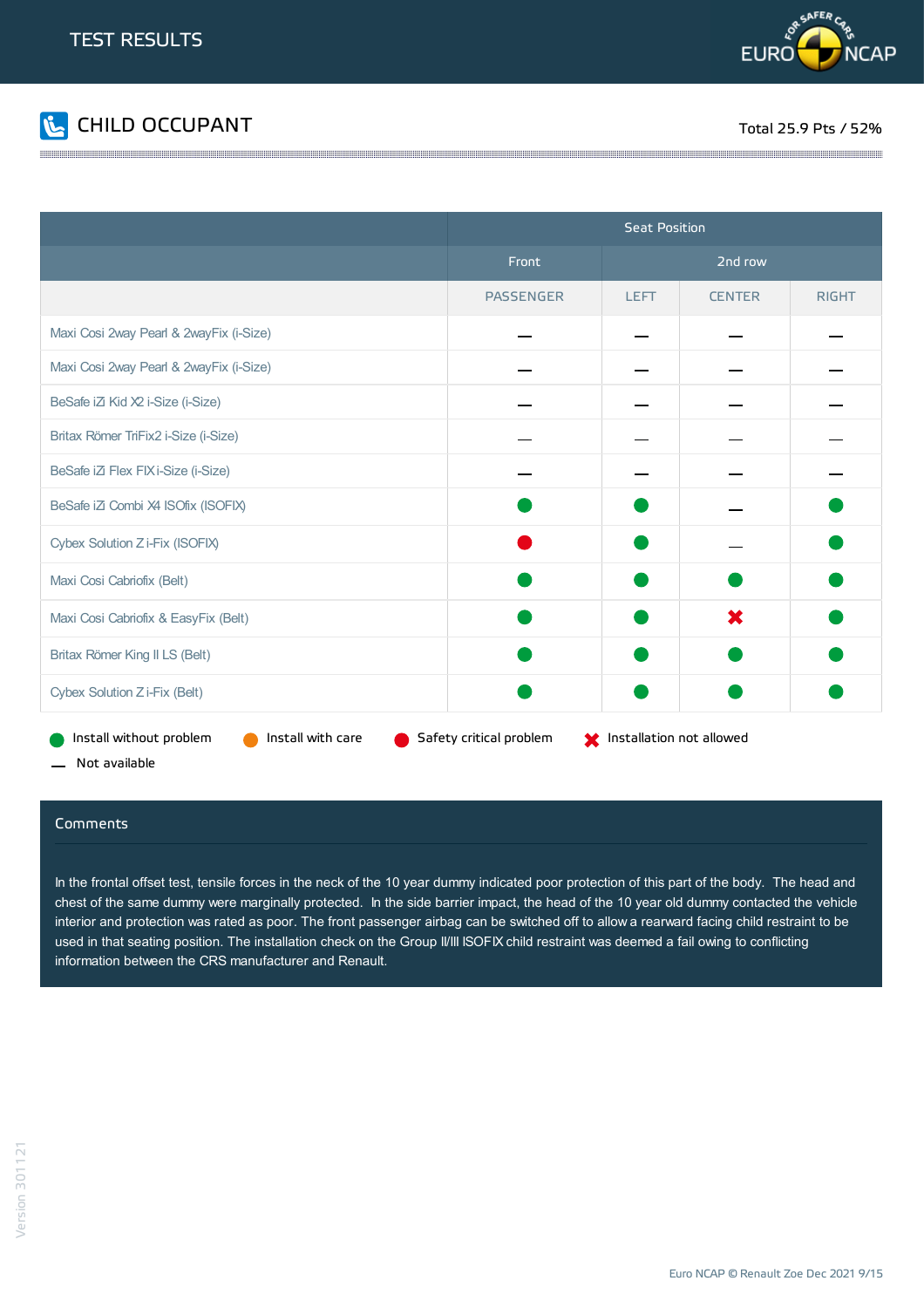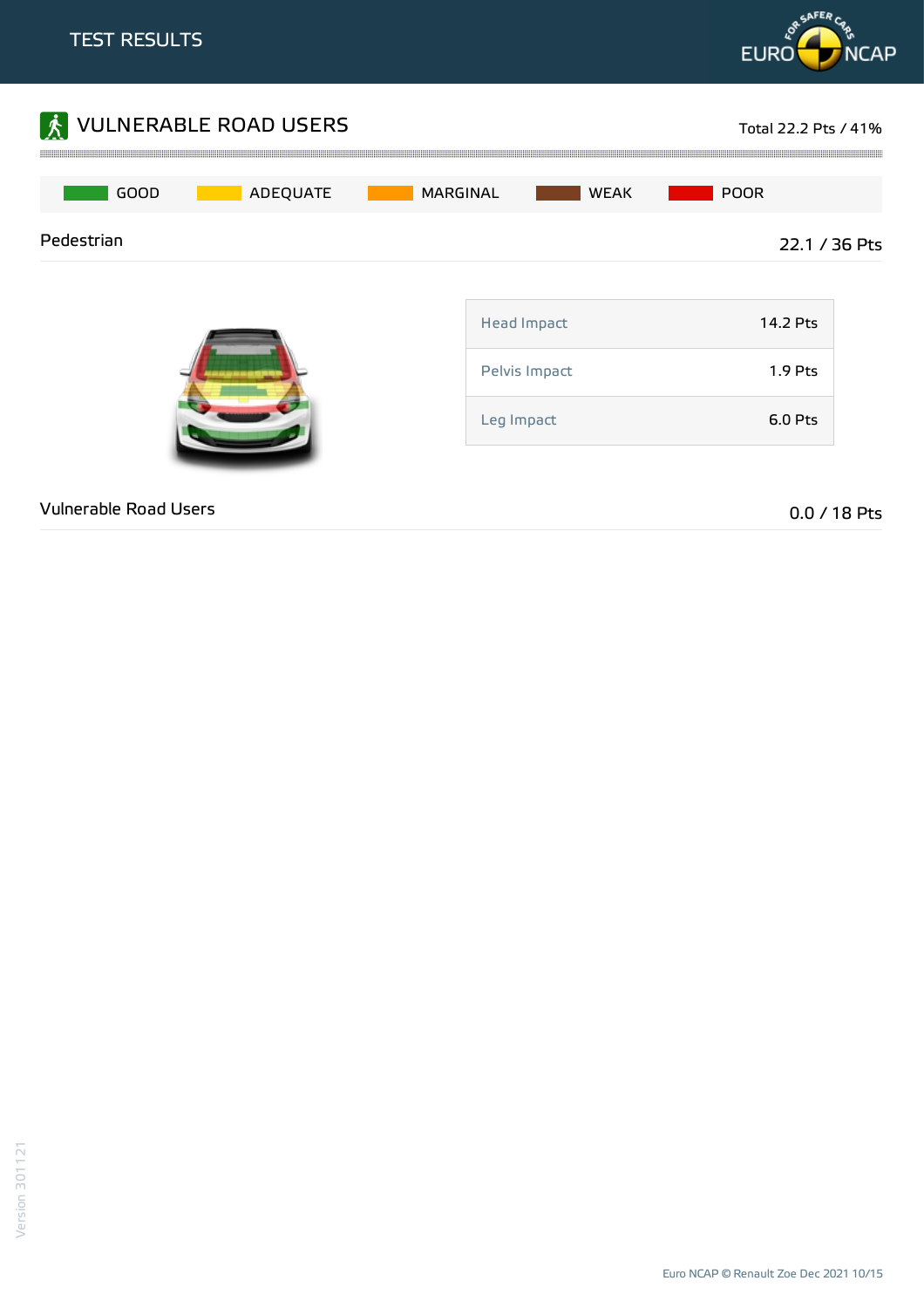

# **The VULNERABLE ROAD USERS** Total 22.2 Pts / 41%

#### Comments

The protection provided by the bonnet to the head of a struck pedestrian was predominantly good or adequate, with poor results recorded on the still windscreen pillars. The bumper provided good protection to pedestrian's legs at all test positions. However, protection of the pelvis was almost entirely poor. An autonomous emergency braking (AEB) system is available which can react to vulnerable road users like pedestrians and cyclists. However, this system is an option so was not tested as part of this assessment.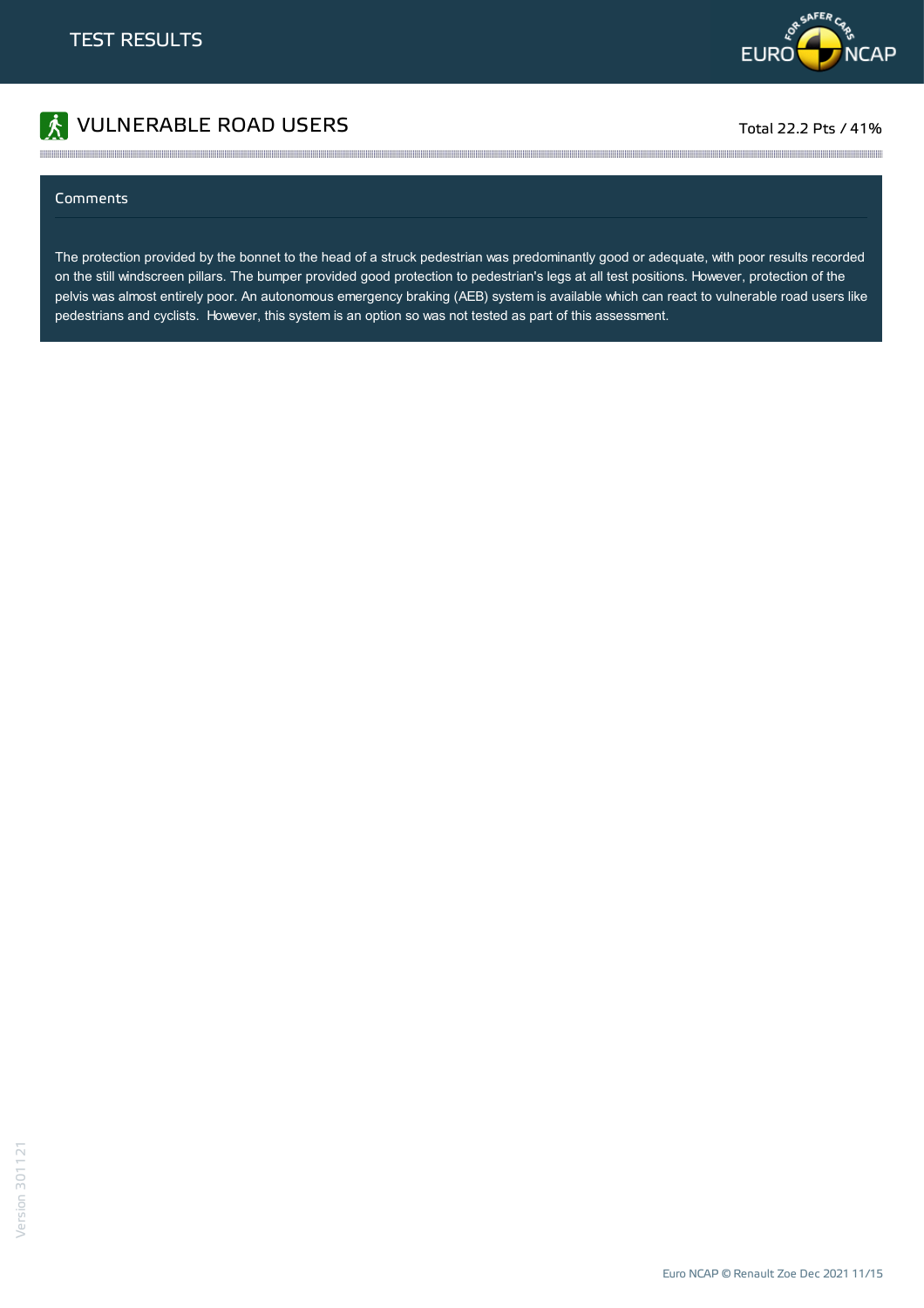

### Occupant Status Monitoring and the status of the status of the status of the status of the status of the status



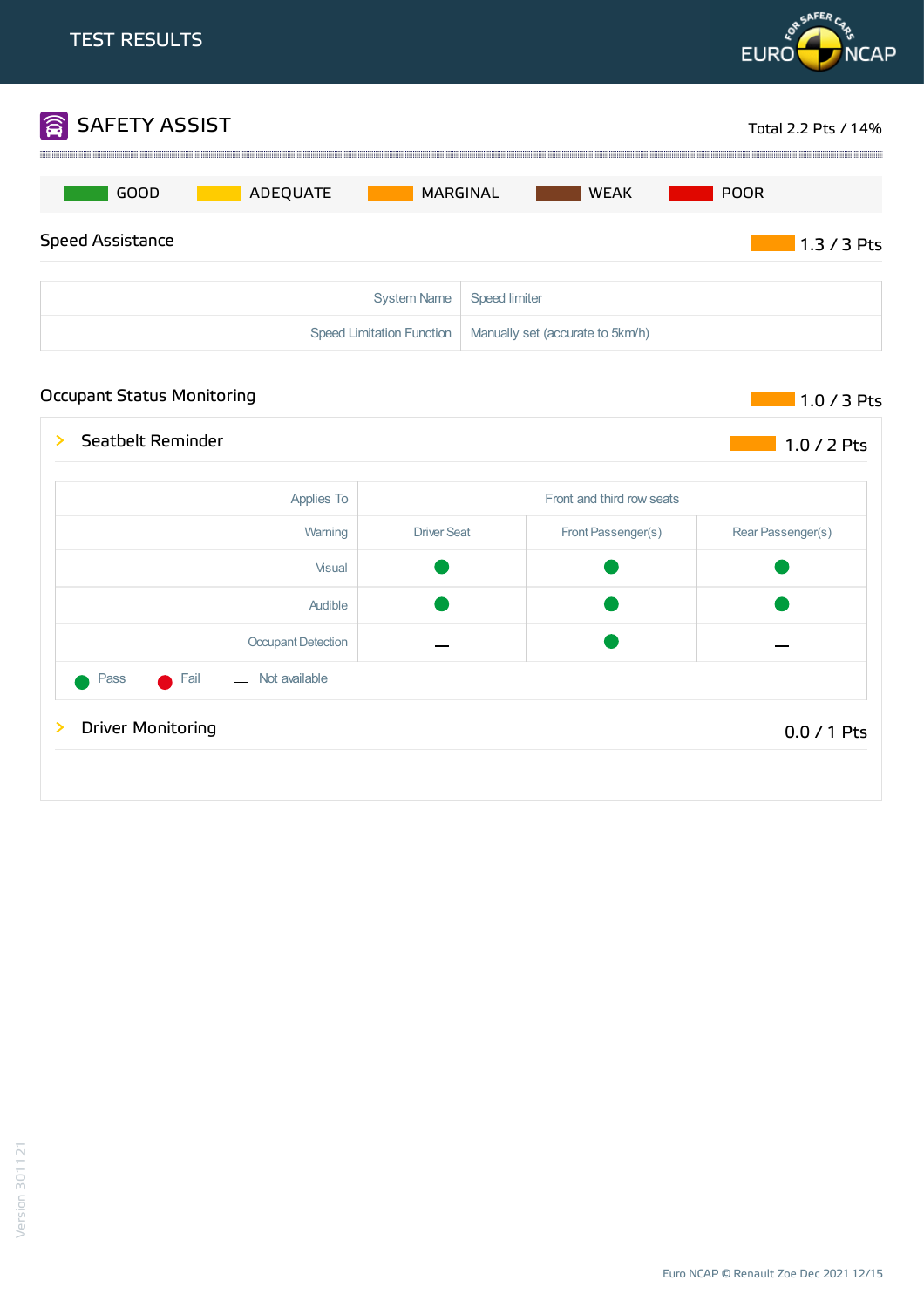

Lane Support 0 Pts

m



Version 301121



the contract of the contract of the contract of the contract of the contract of the contract of the contract of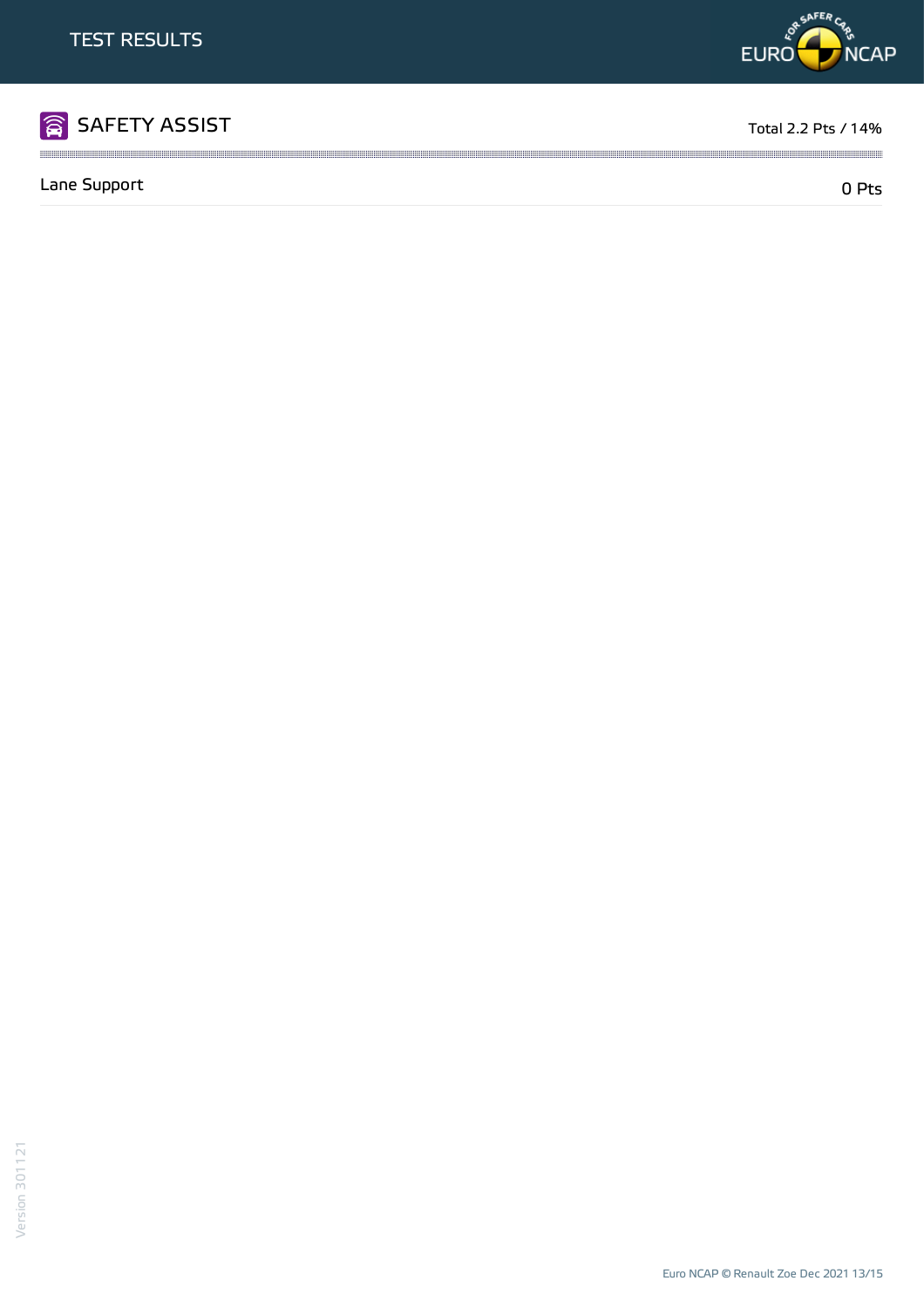

# SAFETY ASSIST TOTAL TOTAL TOTAL 2.2 Pts / 14%

#### Comments

A seatbelt reminder system is standard for all seats and the Zoe but the vehicle lacks a fatigue-detection system. Lane assistance is available as an option and was not assessed here. The AEB system is also optional and excluded from this assessment. A driver-set speed limiter is standard.